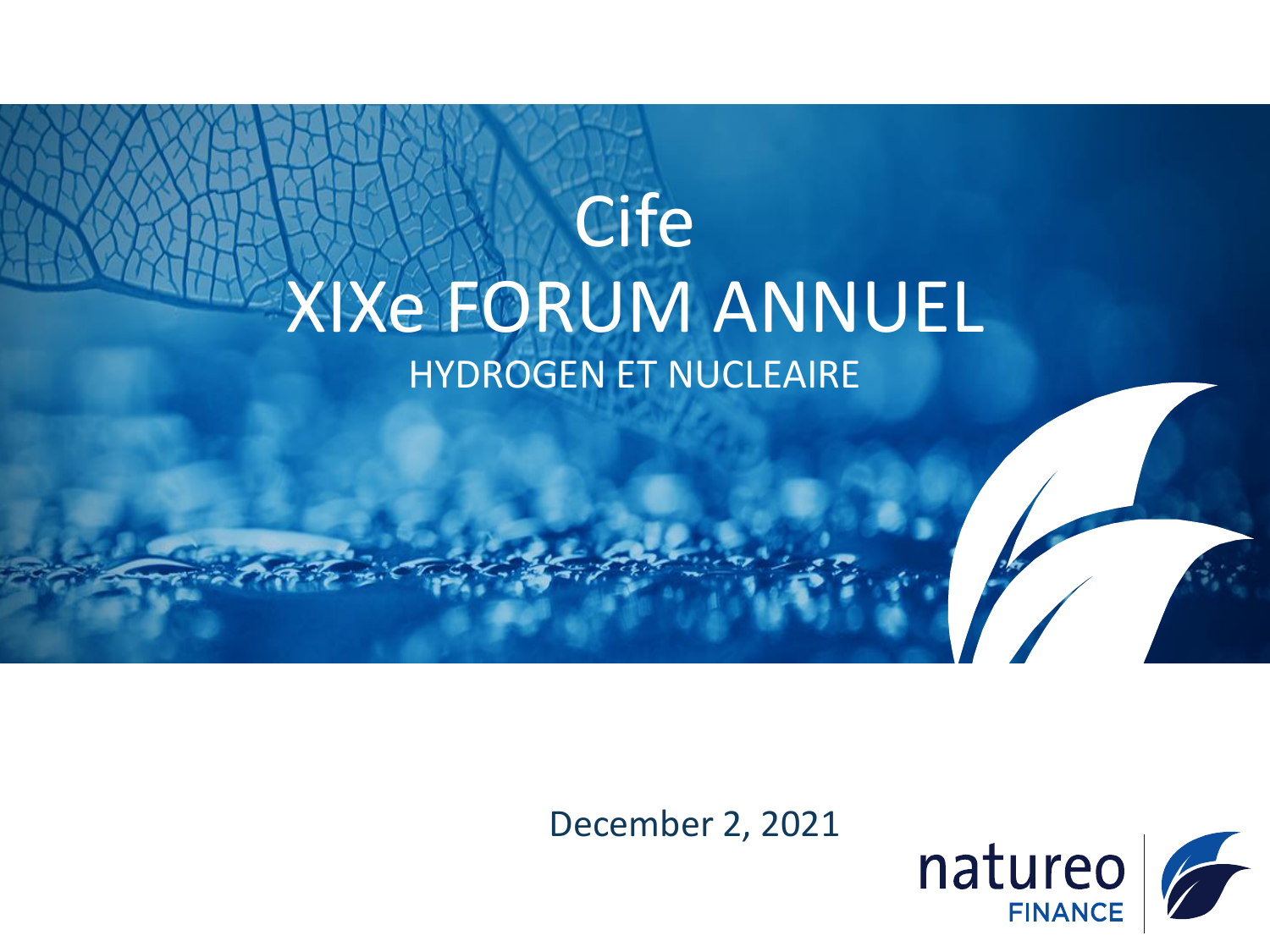## **EU Direct CO<sup>2</sup> emissions in 2019**



*(1) LULUCF is land use, land-use change and forestry. It absorbs CO2 and partly offsets emissions from other sectors*

*Sources: European Environment Agency*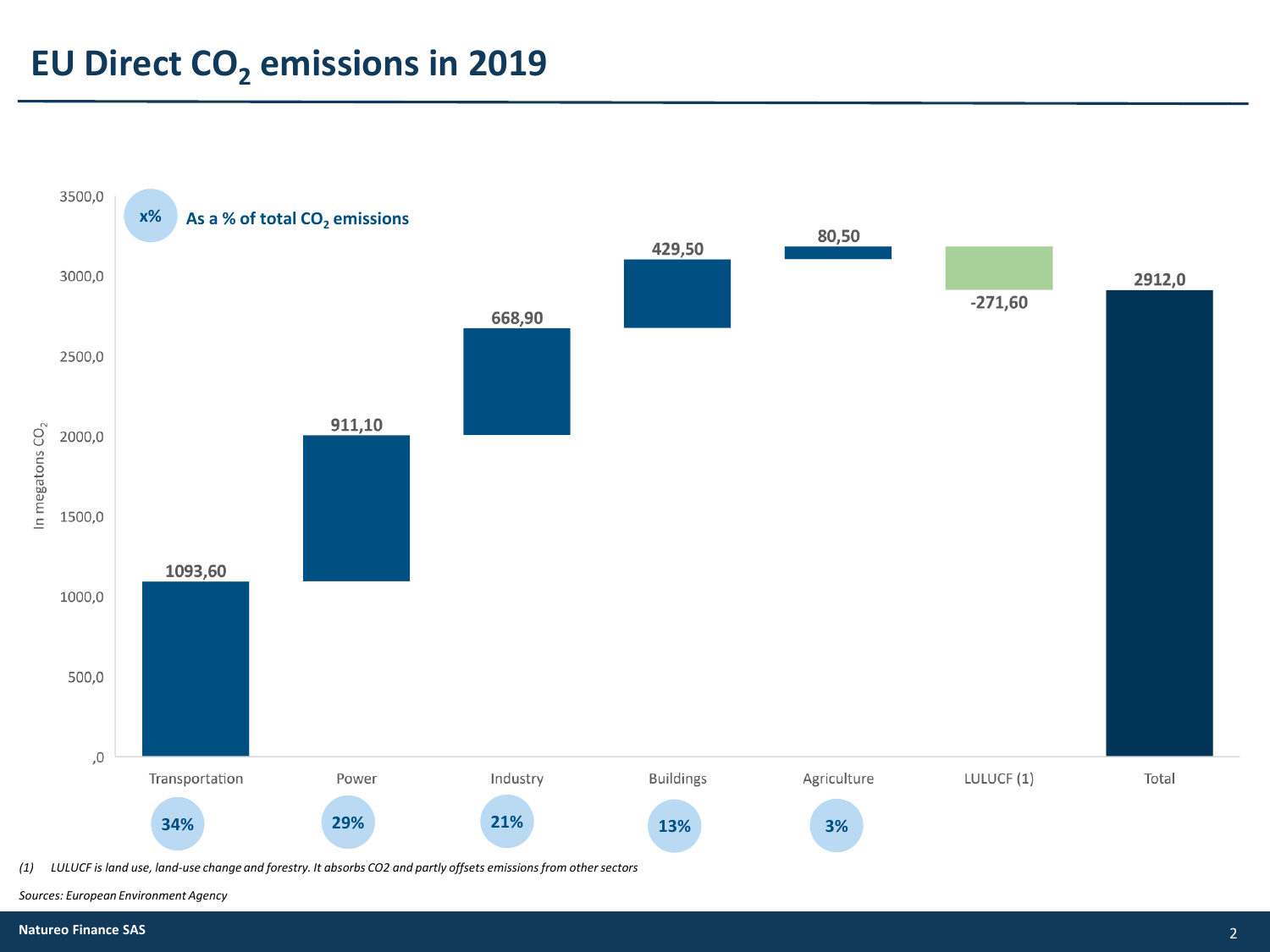## **Hydrogen, a key element for the decarbonization of the economy**

**Hydrogen offers a response to intermittent renewable energies by storing excess energy produced. The resulting green hydrogen is an ideal energy carrier to decarbonize many industrial and transportation sectors**



*Sources: Plastic Omnium – Hydrogen Conference (Oddo), Advanced Clean Tech News, L'UsineNouvelle, Air Liquide, Hydrogen Council, IEA 2019, CertifHy*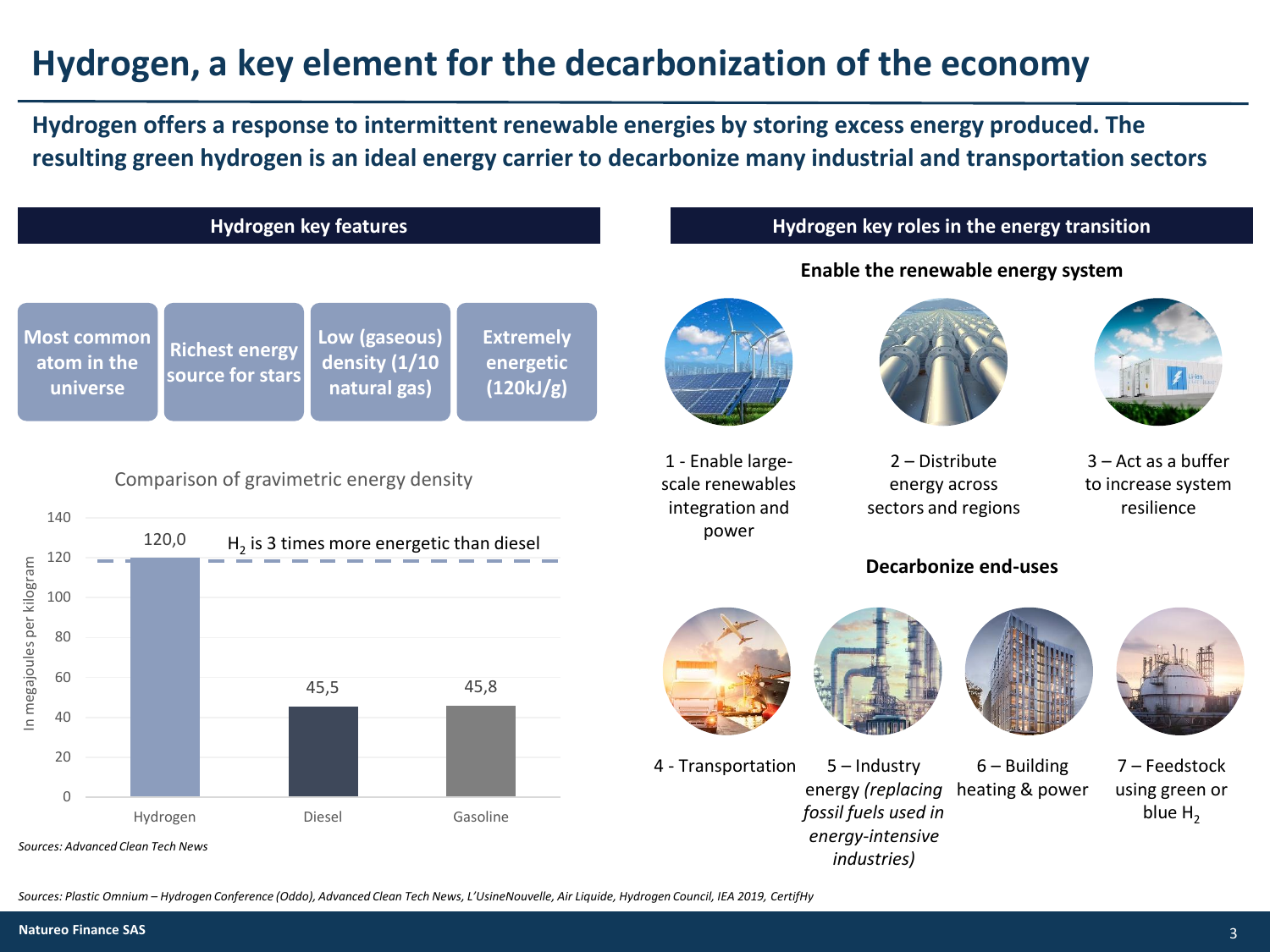## **H2 , a key energy carrier to implement transition to a low carbon economy**

**Green electrolysis development and carbon capture from fossil fuel hydrogen production are key elements for the transition to a low carbon economy**



*Source: "The Future of Hydrogen report" IEA, Air Liquide*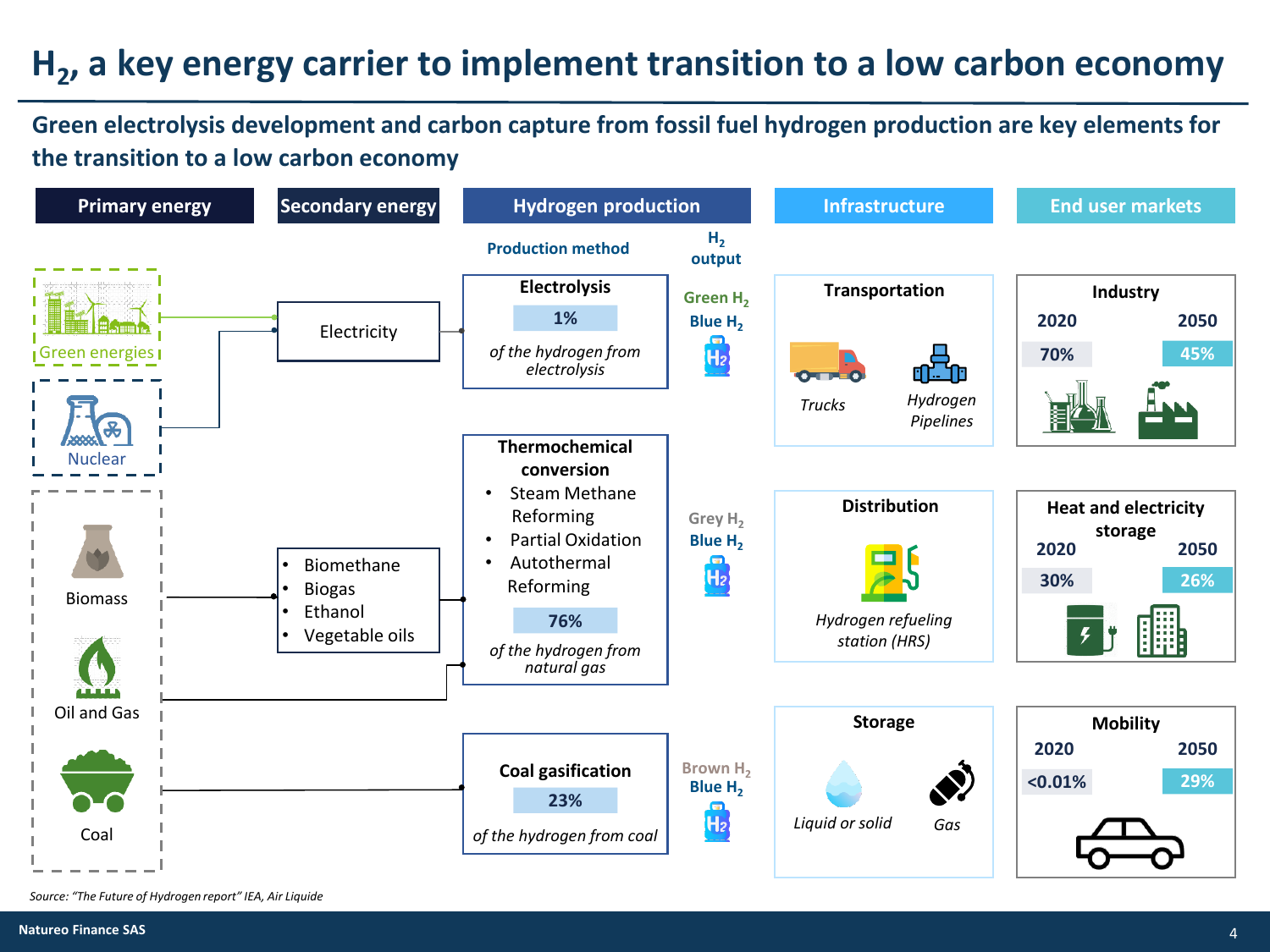## **Industry, currently the first hydrogen end-market mostly "grey"**

**Green hydrogen can lead industry in the broad sense to an eco-friendlier path. It is both a public concern and an obligation with governments setting "green" targets**

**Drivers for green hydrogen use in industry Green hydrogen addressable market**



- **Few examples :** 
	- Spain aims at replacing a quarter of the almost **500,000 tons** of fossil-based hydrogen consumed by industry every year with the renewably-sourced version
		- **France targets 20-40% decarbonized hydrogen in** industry by 2028

*Source: French national energy and climate plan (2020), Sia Partners 2020, Les Echos, lexology.com, energy.economictimes, Ministeries*



Total hydrogen market for industry (MW) (1)



*Source: IEA 2019, AFHYPAC, Natureo Finance, (1) Equivalent electrolysis capacity required to produce total hydrogen market volumes*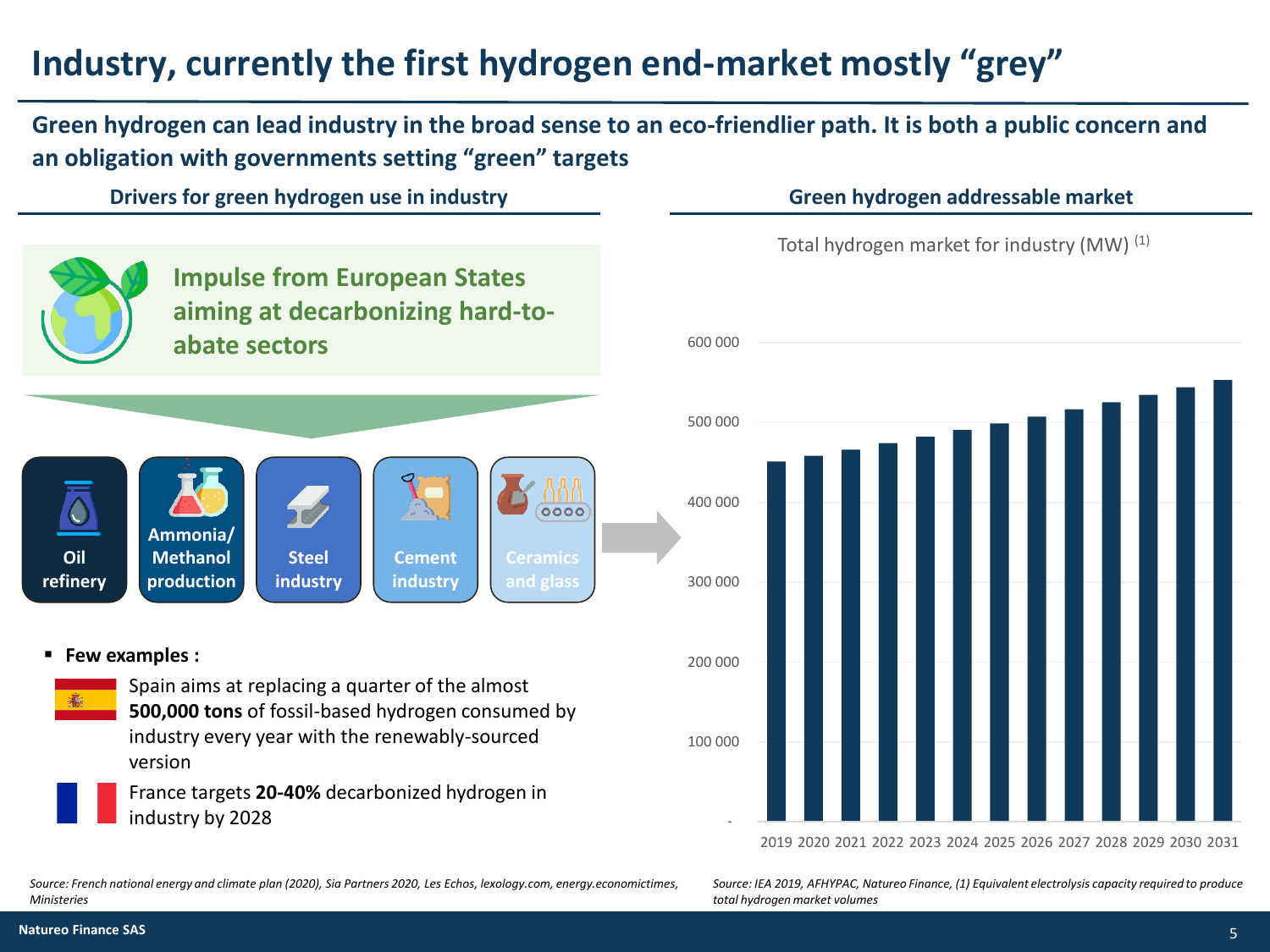## **Many types of transportation means using hydrogen as of today**

**The adoption of H<sup>2</sup> in most transportation means has begun. A mass market deployment will require significant investments in H<sup>2</sup> production plants, distribution infrastructures, and production scale-up of vehicles**



(1) Annual sales of hydrogen vehicle exceed 1% within the segment (2) Scenario where there is a joint effort by investors, industries, and policymakers, a step-up of activities along hydrogen value chain, heavy investments coordination of industry and requlators to push for the enforcement of long-term objectives for decarbonization in general and hydrogen in particular (3) Scenario where current policies and other measures stay in place and *only slowly, gradual investment in R&D with initial pilots but no scale up of investments and low efforts in hydrogen adoption*

*Sources: Sia Partners 2020, "Hydrogen Roadmap Europe" Fuell cells and hydrogen, connaissancedesenergies.org*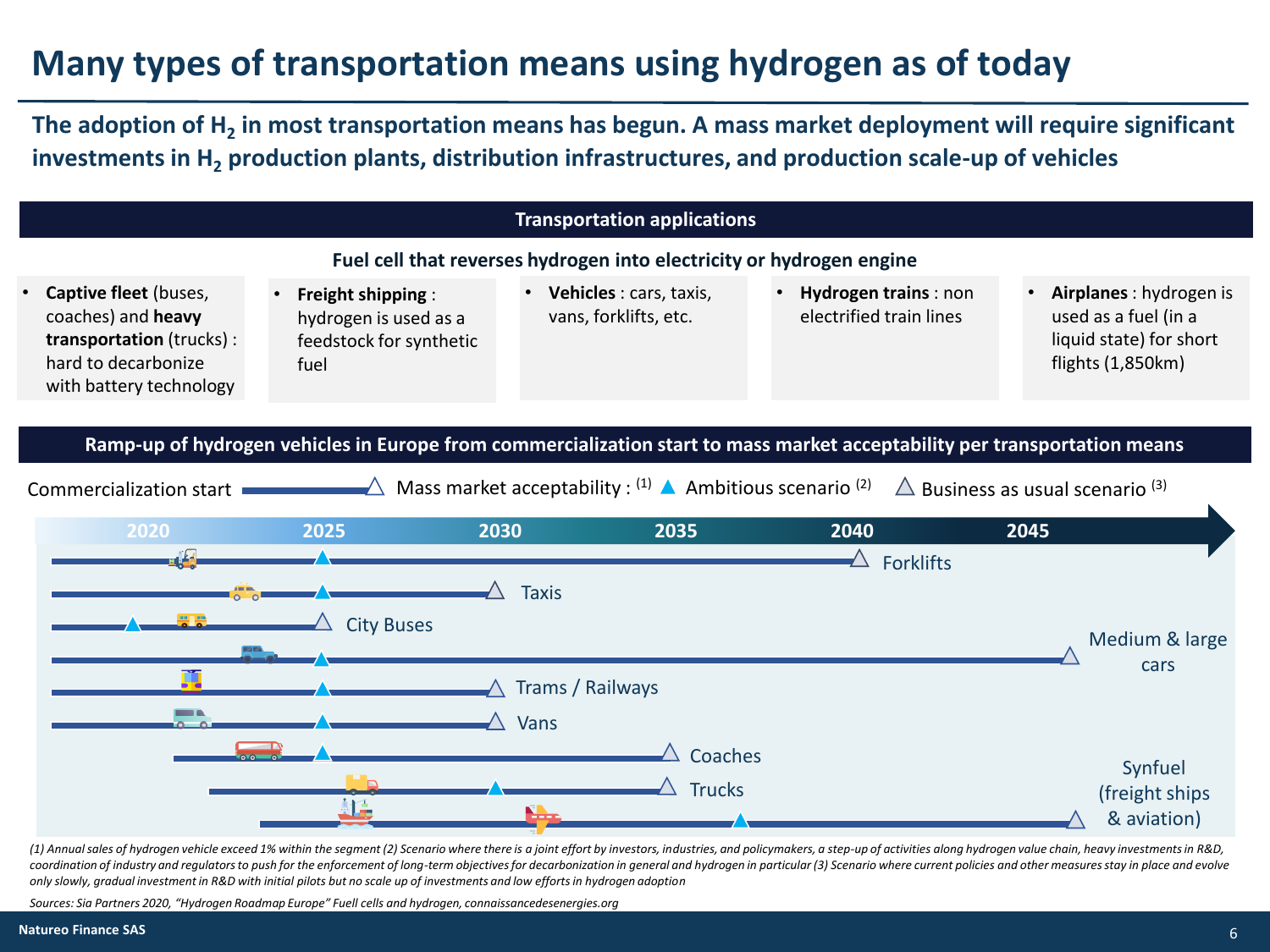### **Challenges needed to be tackled in order to widespread hydrogen uses**

### **An ecosystem approach is required to ensure an efficient and a profitable deployment of hydrogen economy**

- **Lower the cost** of renewable energies, ideally to 10 - 15 €/MWh for PV and 20 - 25 €/MWh for wind
- Renewable energy **production scale-up**  (in order to achieve **70 GW of total installed electrolyzer capacity**  by 2030) (1)

### **Primary energy Hydrogen production Infrastructure End user markets**

- **Increase the size** of electrolyzer stacks to reduce the cost of the balance of plant and **scale-up** electrolyzer manufacturing
- Improve **energy efficiency**
- **Capture CO<sup>2</sup> emissions** from hydrogen produced with fossil fuel
- **Build gigafactories of electrolyzerstacks** (economy of scale)

- **Larger assets**
- **Higher pressure**
- **Increase load** of infrastructure
- Set up **hydrogen refueling stations close to end-consumers**
- Develop a wide network of hydrogen refueling stations

- **Decarbonize** major industries
- **Manufacturing scaleup** for fuel-cell stacks and other components
- **A dense charging points' network** for transportation



Source: Air Liquide, "The Future of Hydrogen report" IEA, BNEF, Kepler Chevreux, "Green Hydrogen investment and support Report" Hydrogen Europe, (1) Figure from "Path to hydrogen competitiveness" Hydrogen Council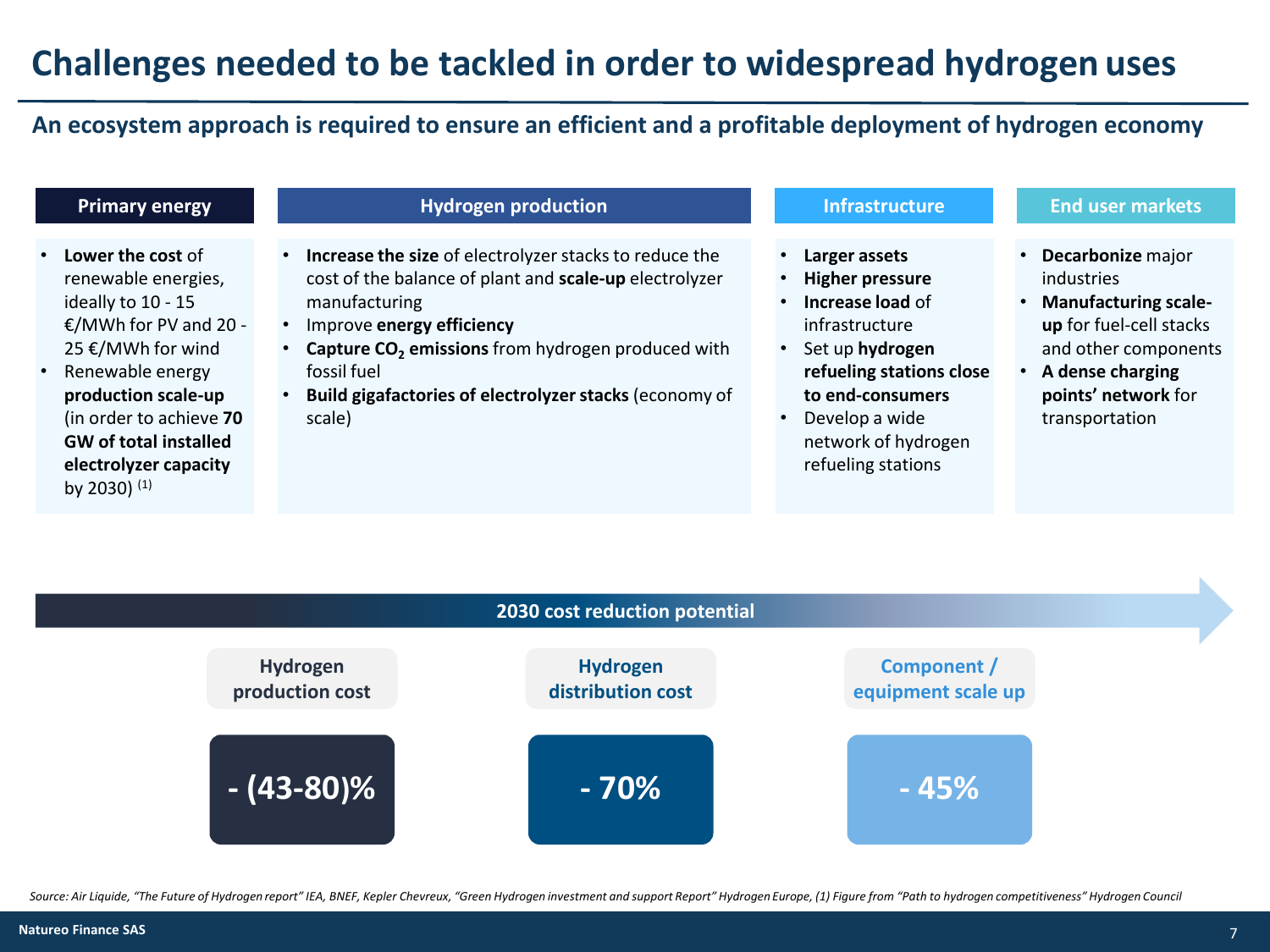### **Massive capital investments from private companies required for H<sup>2</sup>**

**€ 430 bn are needed in Europe for the next 10 years : 1/3 coming from public money and 2/3 from private investors. Allocation of funds must go at the same time to production, infrastructure and end-markets**

|                                                                                                                                                             | <b>Necessary investments</b><br>up to 2030                         | <b>States required support</b><br>(grants/subsidies) up to<br>2030 |
|-------------------------------------------------------------------------------------------------------------------------------------------------------------|--------------------------------------------------------------------|--------------------------------------------------------------------|
| <b>Hydrogen production:</b><br>• Green H <sub>2</sub> production<br>• Existing blue $H_2$<br>production (Gas SMR)<br>• New blue $H2$ (coal<br>gasification) | € 220 bn<br>€ 187 bn<br>€ 20 bn<br>€ 12 bn                         | €95 bn                                                             |
| <b>Hydrogen infrastructure</b><br>& Storage:<br>Pipelines<br>٠<br>• refueling stations<br>• Port facilities<br>· Salt cavern storage                        | € 120 bn<br>€ 35 bn<br>€ 10 bn<br>€ 20 bn<br>€ 55 bn               | €15 bn                                                             |
| <b>Hydrogen applications:</b><br><b>Mobility applications</b><br>• Heating<br>• Steel production<br><b>Electricity production</b><br>٠<br>• Synthetic fuels | €90 bn<br>€40 bn<br>€ 34 bn<br>$\epsilon$ 8 bn<br>£ 5 bn<br>€ 3 bn | € 35 bn                                                            |
| <b>Total investments</b>                                                                                                                                    | €430 bn                                                            | €145 bn                                                            |

**Hydrogen investment needs in Europe by 2030 Focus on small companies in France needing investments**



*Sources: « Green Hydrogen investment and support Report » Hydrogen Europe*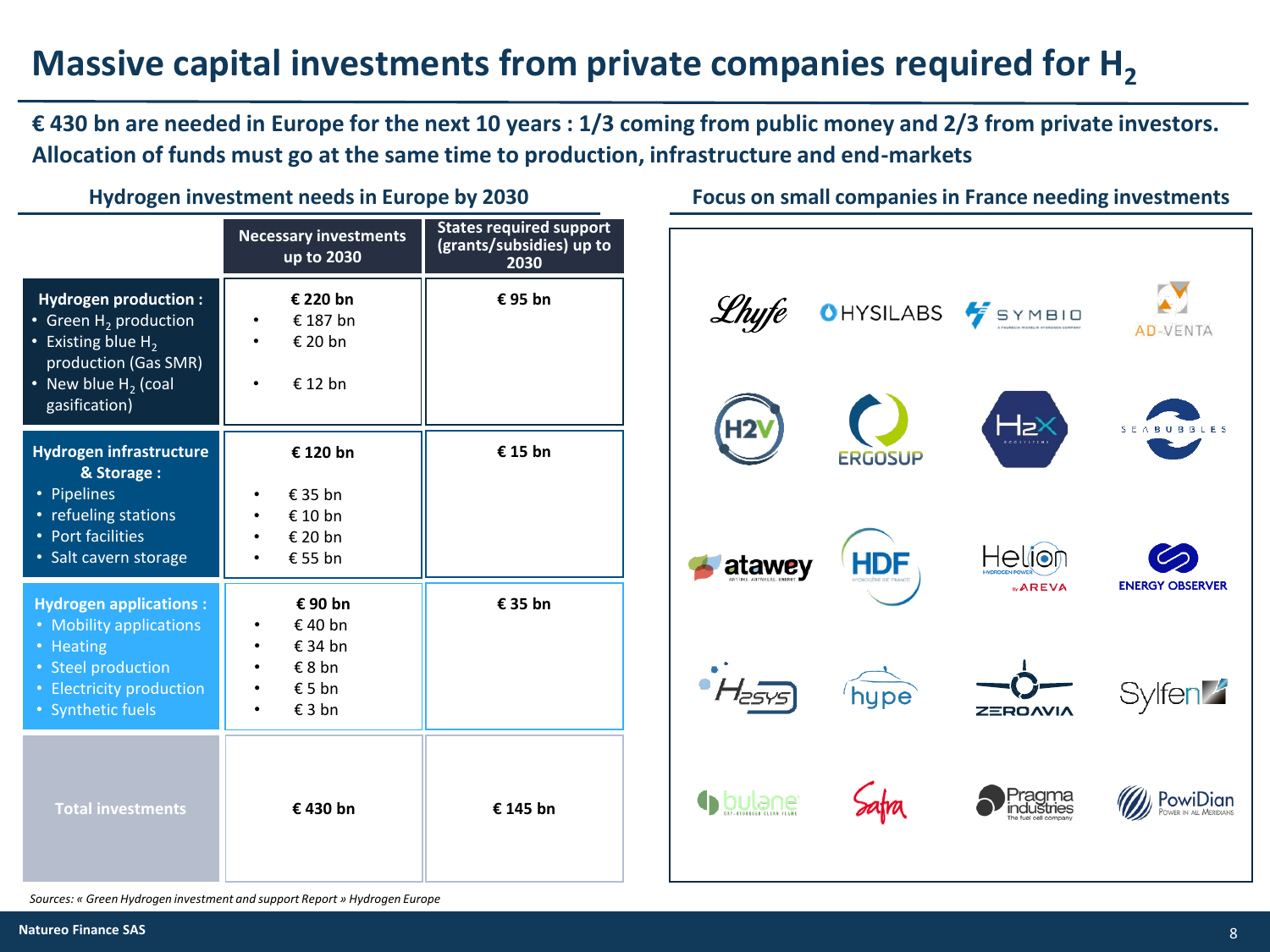

### **Christophe Rouvière** Président Natureo Finance 21 rue du Faubourg Montmartre 75009 Paris, France

Tel.: +33 (0) 1 43 12 79 01 Cell: +33 (0) 6 18 98 13 26 Email:

[crouviere@natureofinance.com](mailto:crouviere@natureofinance.com)



**Eric Missonnier-Rohart** Directeur Général Natureo Finance 21 rue du Faubourg Montmartre 75009 Paris, France

Tel.: +33 (0) 1 43 12 79 03 Cell: +33 (0) 6 15 89 10 74 Email:

[emissonnier@natureofinance.com](mailto:emissonnier@natureofinance.com)